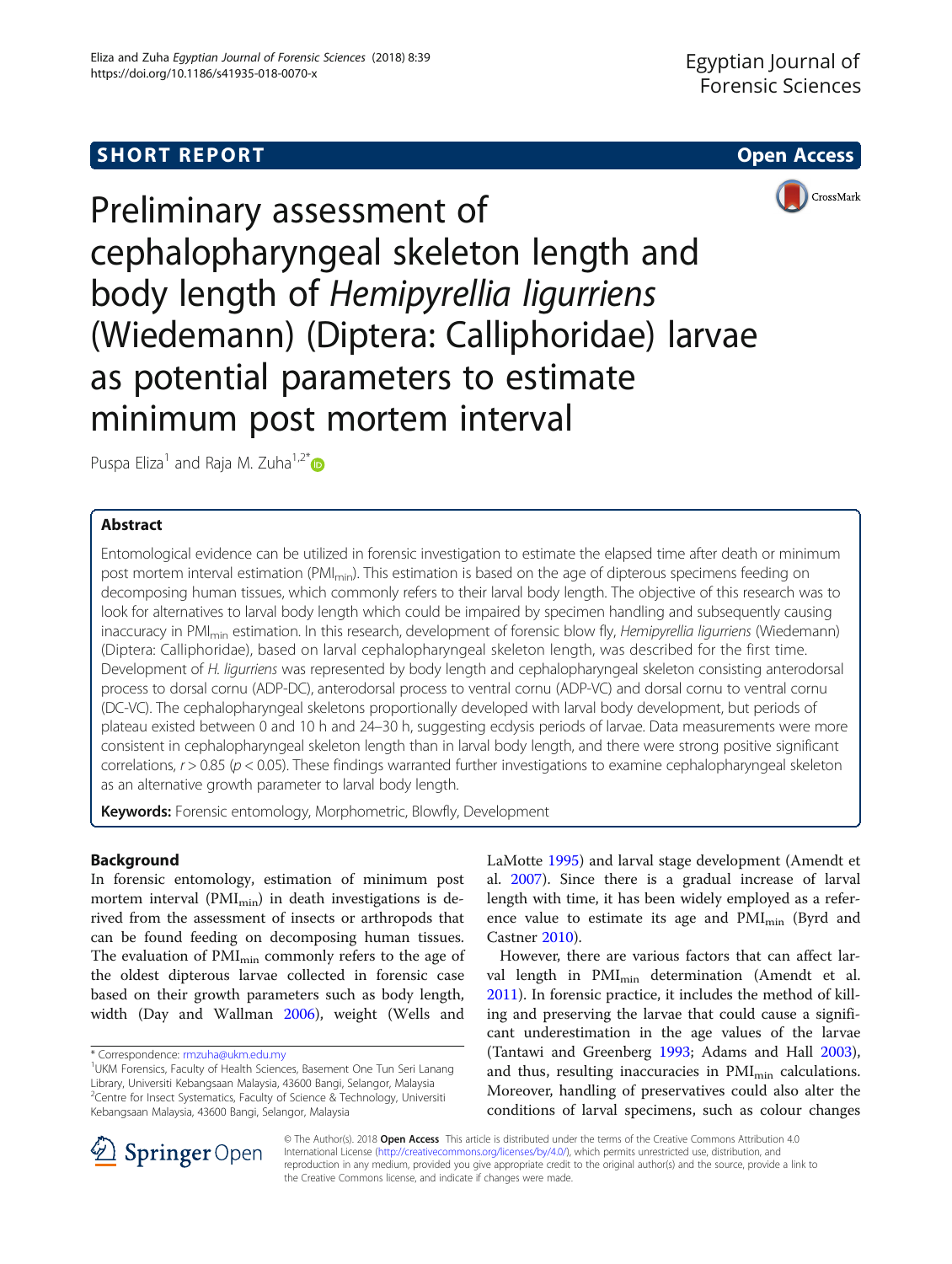and degradation of specimens' quality (Day and Wallman [2008;](#page-5-0) Rosilawati et al. [2014\)](#page-6-0). This also includes storage periods in preservatives that affected larval body length and weight (Midgley and Villet [2009](#page-6-0); Richards et al. [2013](#page-6-0)).

To obtain a more reliable growth parameter than larval body length, cephalopharyngeal skeleton length was proposed as an alternative growth parameter for  $PMI_{min}$ estimation (Rabbani and Zuha [2017](#page-6-0)). By using traditional morphometric analysis, measurements were obtained from landmarks distances of cephalopharyngeal skeletons. This technique is the basis to geometric morphometrics which provides ideal tools in shape analysis to discriminate insect species or sexual dimorphism (Zelditch et al. [2012;](#page-6-0) Nuñez-Rodríguez and Liria [2017](#page-6-0)). Although there are various applications that can be found in morphometric analysis regarding shapes and growth of biological organisms (Bookstein [1982;](#page-5-0) Strauss and Bookstein [1982](#page-6-0); Marcus [1988](#page-6-0); James Rohlf and Marcus [1993\)](#page-6-0), the methodology being used in this present research was only limited to measuring distances between landmarks (Daly [1985\)](#page-5-0). Furthermore, information regarding development of calliphorid larvae based on cephalopharyngeal skeleton especially in forensic application is scarce.

In the present study, growth data of Hemipyrellia ligurriens (Wiedemann) (Diptera: Calliphoridae) were explained based on its cephalopharyngeal skeleton length by using a streamline morphometric analysis. It is a forensically important blowfly species that predominantly colonising corpses in Malaysia and Thailand (Lee et al. [2004](#page-6-0); Bunchu et al. [2012;](#page-5-0) Kumara et al. [2012](#page-6-0)). Other than charting the cephalopharyngeal skeleton growth, its correlation with the development of larval body length was also determined to show its potential alternative as growth parameter in  $PMI_{min}$  estimation.

## Materials and methods

## Sample preparation

This research was conducted in two study replications throughout period from 14 February 2017 to 22 March 2017. Approximately 300 g decomposed yellowstripe scads (Selaroides leptolepis Cuvier) was used as baits and oviposition medium for adult blow flies. They were placed in a plastic container on the ground and left exposed in outdoor environment adjacent to Forensic Entomology Laboratory, Universiti Kebangsaan Malaysia, Bangi (2.92°N, 101.78°E). Baits were left exposed for 3 h to allow oviposition of blow flies and they were frequently checked for any oviposition activity from a single female blow fly. The number of larvae used in this experiment was based on the total number of eggs obtained from a single female blow fly which consists of 87 (study replication 1) and 71 eggs (study replication 2), respectively.

The first blow fly egg batch was transferred into a rearing container by using feather forceps. Rearing container consists of 250 ml plastic container with 50 g fresh cow's liver as food source for the larvae. Liver was placed on 3 cm layer sawdust and separated by a piece of tissue paper. Eggs were reared at room temperature (23–27 °C, 69–94%RH) overnight. Next day, at 0830 h, newly emerged first instar larvae were transferred evenly into five freshly prepared rearing containers. Larval sampling was conducted twice a day at 0900 h and 1500 h. During each sampling occasion, three larvae were selected randomly from each container and killed using near-boiling water (≈80 °C) (Adams and Hall [2003\)](#page-5-0).

## Measurement

Larval body length was measured in lateral position from the tip of the mouth hook to the posterior spiracle by using Nikon SMZ745T stereomicroscope fitted with Dino-Lite® camera and Dino Capture 2.0® Software.

We obtained cephalopharyngeal skeletons based on guidelines by Rabbani and Zuha ([2017](#page-6-0)). Segment 1–5 of the larvae were cut and soaked in 10% potassium hydroxide (KOH) for 5 min. Dissected segments were carefully washed in 10% KOH to avoid damaging the cephalopharyngeal skeleton structures, and later immersed in 10% acetic acid for 30 s, followed by immersion in 70% ethanol for 3 min. Then, cephalopharyngeal skeleton was mounted on a glass slide in lateral position by using Euparal, and covered with 7 mm rounded cover slip. Cephalopharyngeal skeleton was subsequently measured by using streamline measurement landmarks, i.e., anterodorsal process (clipeal arc) (ADP) to dorsal cornu (DC), ADP to ventral cornu (VC) and DC to VC (Fig. 1) (Nateeworanart et al. [2010](#page-6-0); Nuñez and Liria [2016;](#page-6-0) Rabbani and Zuha [2017\)](#page-6-0).



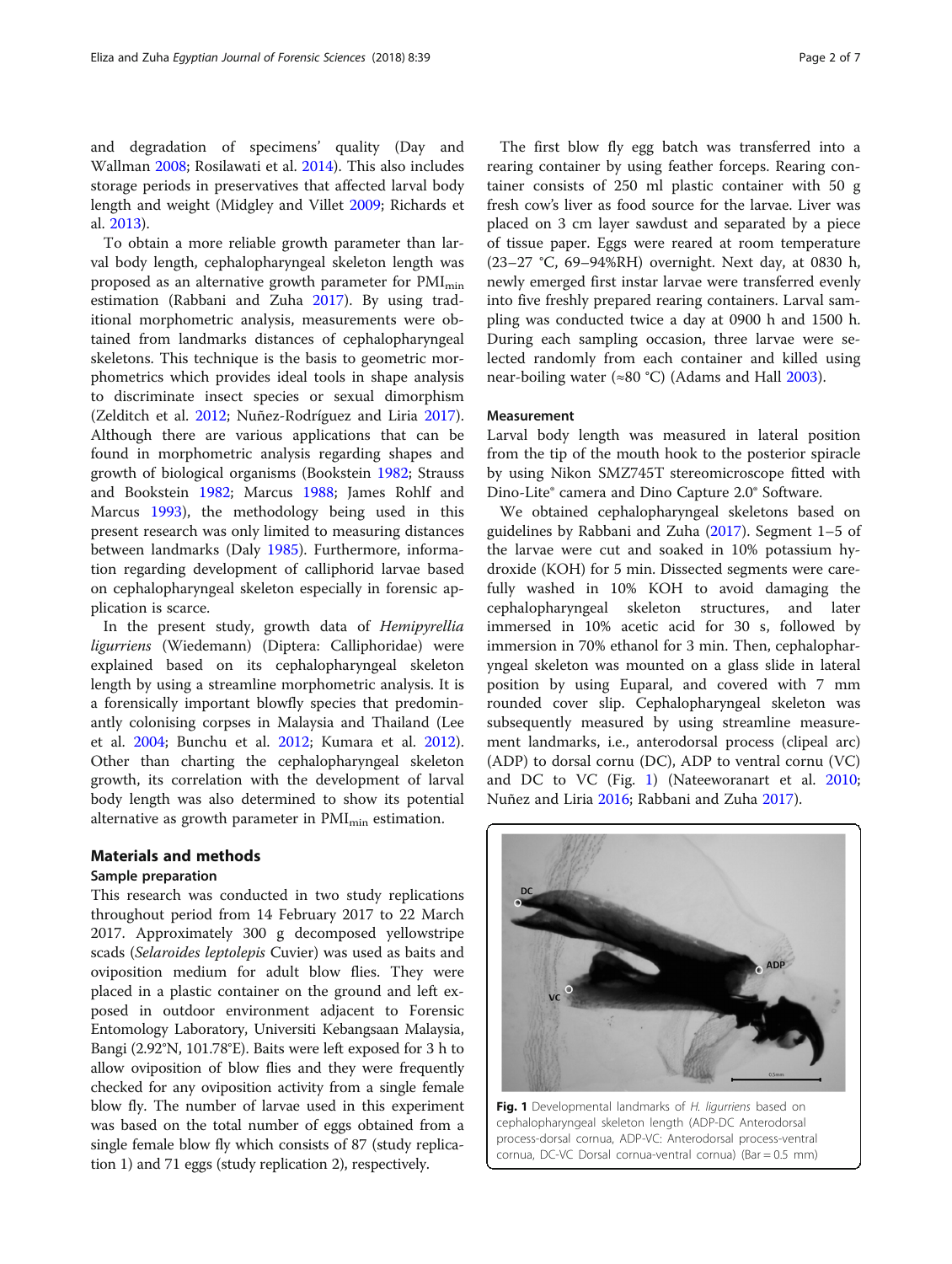Sampling and measurement protocols were repeated in the next sampling and stopped when the larvae reached post feeding stage. Descriptive analysis was carried out to obtain the mean value of the length and within-group sample variance while Spearman's rho correlation test was used to determine correlation between body length and cephalopharyngeal skeleton (ADP-DC, ADP-VC, DC-VC). The statistical tests were performed by using SPSS Ver. 22.0.

## Species identification

Species identifications were conducted on the third instar larvae of the sample and adults that emerged from the remaining larvae colony based on local Calliphoridae identification keys (Kurahashi et al. [1997](#page-6-0); Greenberg and Kunich [2002](#page-5-0)). It was found that all specimens used in this study were H. ligurriens.

### Results and discussion

The development from first instar until peak feeding third instar larvae of H. ligurriens took approximately 54 h in both replications (Fig. [2](#page-3-0)). Growth patterns based on mean lengths were observed more gradually increased in body lengths compared to mean cephalopharyngeal skeleton lengths. Development of cephalopharyngeal skeletons also exhibited periods of plateau between 0 and 10 h and 24–30 h (ADP-DC & ADP-VC) in study replication 1. In study replication 2, similar patterns were observed in both body lengths and cephalopharyngeal skeleton lengths during the first 10 h, but cephalopharyngeal skeleton lengths reached their plateau stage at 30 h of development. Overall, the growth pattern of cephalopharnygeal skeleton was coherent with body larval body length in study replication 1, contrasting the pattern in study replication 2 where the growth of cephalopharyngeal skeleton drastically increased from 24 to 30 h.

The periods of plateau documented in cephalopharyngeal skeletons were possibly existed because of transitional phase during ecdysis, i.e., from first to second instar and from second to third instar. In morphometric studies of larval development, deviations from linear growth suggested instar periods for many species including dipterous larvae (Lawrence [1979;](#page-6-0) Daly [1985](#page-5-0)). When compared with data from Bunchu et al. [\(2012\)](#page-5-0), the pleateau periods of cephalopharyngeal skeleton in study replication 1 could be roughly superimposed on the growth curve of H. ligurriens larval stage. This evaluation, however, could be affected by variations of techniques employed in both studies such as rearing temperatures, sample volumes and larval food types. To overcome this issue in future research, it is important to conduct a proper documentation during larval ecdysis by associating the cephalopharyngeal skeleton length with larval instars based on qualitative assessment such as the number of slits in the posterior spiracles (de Carvalho Queiroz et al. [1997;](#page-5-0) Thyssen and Linhares [2007](#page-6-0)).

In this present study, larval body length and cephalopharyngeal skeleton length of H. ligurriens were further explored by using traditional morphometrics and descriptive analysis (Table [1](#page-4-0)). Consistencies of measurement values based on body length and cephalopharnygeal skeleton length were represented by within-group sample variance  $(s^2)$ . In both study replications, variances of ADP-DC, ADP-VC and DC-VC were smaller than variances of body length, indicating that measurements of individual values in cephalopharyngeal skeleton were more consistent than body length. This proved the underlying issues when using larval body length as growth parameter in  $PMI_{\text{min}}$  estimation, that the sclerites of cephalopharyngeal skeleton were more rigid than larval soft bodies which vulnerable to physical distortions. Therefore, in this study, ADP-DC, ADP-VC and DC-VC were chosen as the suitable landmarks to represent the cephalopharyngeal skeleton. Previous study included mouth hooks of the cephalopharyngeal skeleton as landmark for measurements, but there were possible drawbacks because they were easily affected by movement during cleaning process, especially in the first and second instar larvae (Rabbani and Zuha [2017\)](#page-6-0). As observed in other calliphorids such as Chrysomya albiceps (Wiedemann) (de Carvalho Queiroz 1997) and Hypopygiopsis fumipennis (Walker) (Heo et al. [2015](#page-5-0)), different position and shape of mouth hook during different larval instars could also affect the length between landmarks.

In subsequent analysis, correlations between body length and cephalopharyngeal skeleton length of larvae were determined to establish their associations. Since data were not normally distributed, Spearman's rho correlation tests were carried out on body length and cephalopharyngeal skeleton. Results indicate strong significant and positive correlations between body lengths and cephalopharyngeal skeleton lengths which were represented by ADP-DC, ADP-VC and DC-VC for H. ligur*riens* with correlation coeffiecients,  $r$ , ranged  $0.85-0.97$  $(p < 0.05)$  (Table [2\)](#page-5-0). The findings suggested that cephalopharyngeal skeleton allometry can be used as a growth parameter to describe H. ligurriens development. Allometric growth patterns in dipterous larvae have been recorded in few developmental studies by highlighting the measurements of cephalopharyngeal skeleton segments, but they were not extended to forensic application (Lawrence [1979](#page-6-0); Petitt [1990\)](#page-6-0). Other than being useful in species identification and distinguishing cryptic species (Canal et al. [2015\)](#page-5-0), cephalopharyngeal skeleton of dipterous larvae has been used to describe the growth patterns (Rabbani and Zuha [2017;](#page-6-0) Simon et al. [2011](#page-6-0)), but the information is still scarce. It is possible, from the present findings, allometric growth of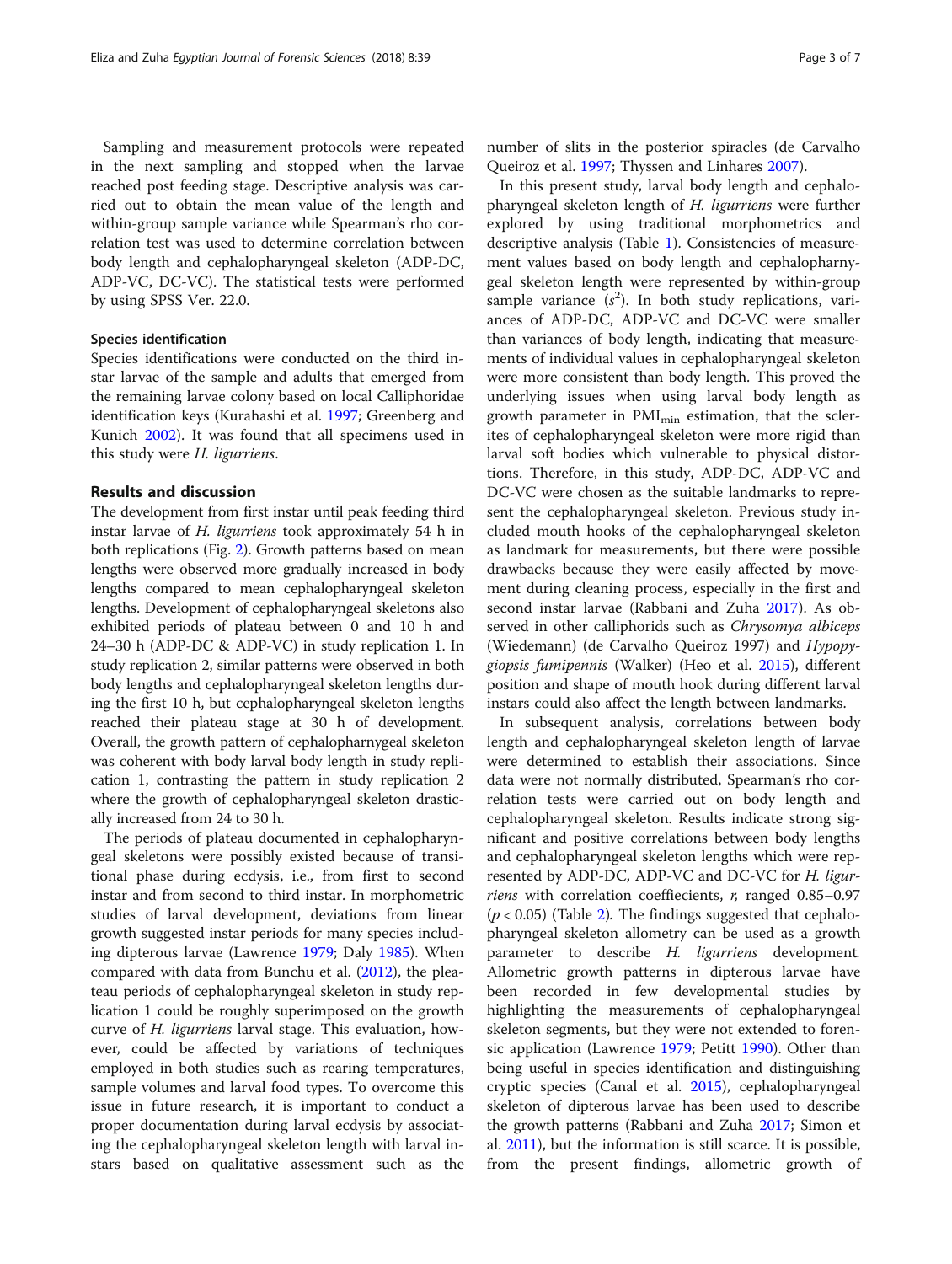<span id="page-3-0"></span>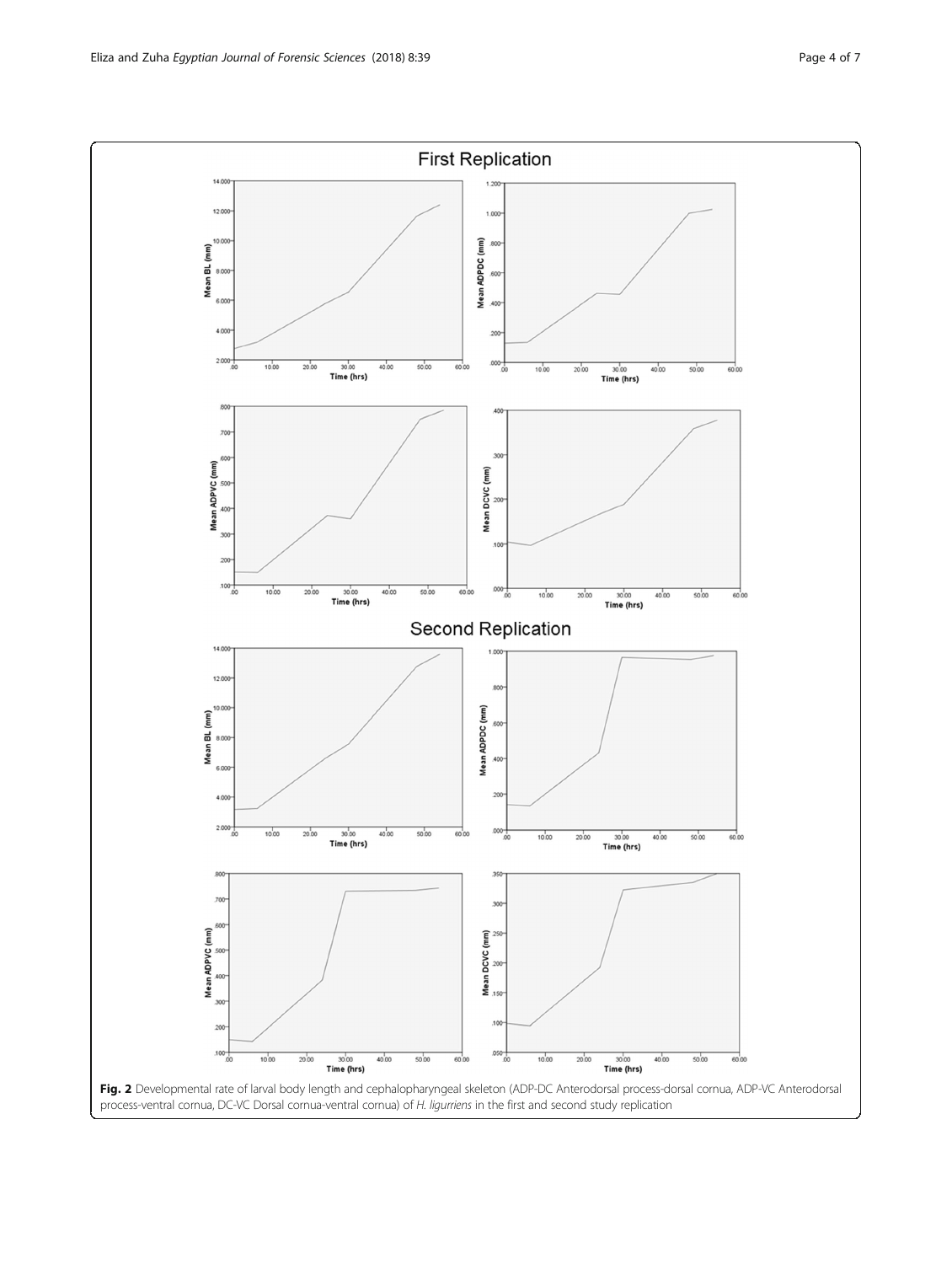|           | Anterodorsal process-dorsal cornua, ADP-VC Anterodorsal process-ventral cornua, DC-VC: Dorsal cornua-ventral cornua) |                   |        |            |       |        |        |        |                    |        |        |       |         |        |   |
|-----------|----------------------------------------------------------------------------------------------------------------------|-------------------|--------|------------|-------|--------|--------|--------|--------------------|--------|--------|-------|---------|--------|---|
| Landmarks | Sampling<br>intervals (h)                                                                                            | $\geq$            | Min    | Max        | Range | $\sim$ | $\sim$ | $\geq$ | $\geq$             | Min    | Max    | Range | $\circ$ | $\sim$ | z |
|           |                                                                                                                      | First Replication |        |            |       |        |        |        | Second Replication |        |        |       |         |        |   |
| ᆱ         | $\circ$                                                                                                              | 2.769             | 2.63   | 3.010      | 0.379 | 0.104  | 0.011  | Ξ      | 3.168              | 3.004  | 3.375  | 0.371 | 0.114   | 0.013  |   |
|           | $\circ$                                                                                                              | 3.192             | 2.726  | .556<br>ന് | 0.830 | 0.211  | 0.045  | 5      | 3.234              | 3.026  | 3.464  | 0.438 | 0.132   | 0.017  |   |
|           | 24                                                                                                                   | 5.785             | 4.915  | 6.237      | 1.322 | 0.331  | 0.109  |        | 6.616              | 5.978  | 7.384  | 1.406 | 0.394   | 0.155  |   |
|           | $\approx$                                                                                                            | 6.534             | 5.560  | 6.780      | 1.220 | 0.351  | 0.124  |        | 7.553              | 6.525  | 9.912  | 3.387 | 0.970   | 0.940  |   |
|           | $\frac{8}{4}$                                                                                                        | 11.649            | 10.348 | 2.284      | 1.936 | 0.473  | 0.224  |        | 12.772             | 11.261 | 13.990 | 2.729 | 0.738   | 0.545  |   |
|           | 54                                                                                                                   | 12.393            | 11.712 | 3.081      | 1.369 | 0.350  | 0.122  |        | 13.586             | 12.901 | 14.642 | 1.741 | 0.560   | 0.314  |   |
| ADP-DC    | $\circ$                                                                                                              | 0.128             | 0.107  | 0.141      | 0.034 | 0.010  | 0.000  |        | 0.141              | 0.134  | 0.148  | 0.014 | 0.004   | 0.000  |   |
|           | $\circ$                                                                                                              | 0.134             | 0.119  | 0.151      | 0.032 | 0.008  | 0.000  |        | 0.134              | 0.114  | 0.155  | 0.041 | 0.014   | 0.000  |   |
|           | 24                                                                                                                   | 0.462             | 0.419  | 1479       | 0.060 | 0.017  | 0.000  |        | 0.432              | 0.359  | 0.473  | 0.114 | 0.033   | 0.001  |   |
|           | $\approx$                                                                                                            | 0.455             | 0.426  | 0.490      | 0.064 | 0.020  | 0.000  |        | 0.967              | 0.816  | 1.069  | 0.253 | 0.066   | 0.004  |   |
|           | $\frac{8}{4}$                                                                                                        | 0.999             | 0.919  | .046       | 0.127 | 0.044  | 0.002  |        | 0.954              | 0.864  | 1.059  | 0.195 | 0.057   | 0.003  |   |
|           | 54                                                                                                                   | 1.025             | 0.992  | 071        | 0.079 | 0.028  | 0.001  |        | 0.976              | 0.910  | 1.072  | 0.162 | 0.048   | 0.002  |   |
| ADP-VC    | $\circ$                                                                                                              | 0.151             | 0.128  | 0.174      | 0.046 | 0.013  | 0.000  |        | 0.149              | 0.127  | 0.174  | 0.047 | 0.011   | 0.000  |   |
|           | $\circ$                                                                                                              | 0.149             | 0.109  | 0.174      | 0.065 | 0.017  | 0.000  |        | 0.142              | 0.131  | 0.162  | 0.031 | 0.010   | 0.000  |   |
|           | 24                                                                                                                   | 0.373             | 0.344  | 0.392      | 0.048 | 0.016  | 0.000  |        | 0.382              | 0.342  | 0.408  | 0.066 | 0.017   | 0.000  |   |
|           | $\overline{50}$                                                                                                      | 0.360             | 0.240  | 0.402      | 0.162 | 0.039  | 0.002  |        | 0.730              | 0.642  | 0.832  | 0.190 | 0.048   | 0.002  |   |
|           | $\frac{8}{4}$                                                                                                        | 0.750             | 0.669  | 0.814      | 0.145 | 0.044  | 0.002  |        | 0.734              | 0.662  | 0.819  | 0.157 | 0.043   | 0.002  |   |
|           | 54                                                                                                                   | 0.785             | 0.716  | 0.835      | 0.119 | 0.033  | 0.001  |        | 0.743              | 0.680  | 0.800  | 0.120 | 0.032   | 0.001  |   |
| DC-VC     | $\circ$                                                                                                              | 0.104             | 0.075  | 0.137      | 0.062 | 0.017  | 0.000  |        | 0.098              | 0.079  | 0.114  | 0.035 | 0.013   | 0.000  |   |
|           | $\circ$                                                                                                              | 0.097             | 0.056  | 0.124      | 0.068 | 0.016  | 0.000  |        | 0.094              | 0.081  | 0.114  | 0.033 | 0.010   | 0.000  |   |
|           | $\geqslant$                                                                                                          | 0.168             | 0.134  | 0.198      | 0.064 | 0.022  | 0.000  |        | 0.192              | 0.129  | 0.225  | 0.096 | 0.029   | 0.001  |   |
|           | $\overline{50}$                                                                                                      | 0.188             | 0.146  | 0.390      | 0.244 | 0.059  | 0.003  |        | 0.322              | 0.256  | 0.371  | 0.115 | 0.040   | 0.002  |   |
|           | 48                                                                                                                   | 0.359             | 0.310  | 0.441      | 0.131 | 0.041  | 0.002  |        | 0.335              | 0.253  | 0.425  | 0.172 | 0.050   | 0.003  |   |
|           | 54                                                                                                                   | 0.378             | 0.326  | 0.420      | 0.094 | 0.026  | 0.001  | L      | 0.349              | 0.283  | 0.385  | 0.102 | 0.032   | 0.001  |   |

<span id="page-4-0"></span>Table 1 Morphometry of Hemipyrellia liqurriens cephalopharyngeal skeleton (in mm) in the first and second replication based on sampling intervals (h) (BL Body length, ADP-DC Table 1 Morphometry of Hemipyrellia ligurriens cephalopharyngeal skeleton (in mm) in the first and second replication based on sampling intervals (h) (BL Body length, ADP-DC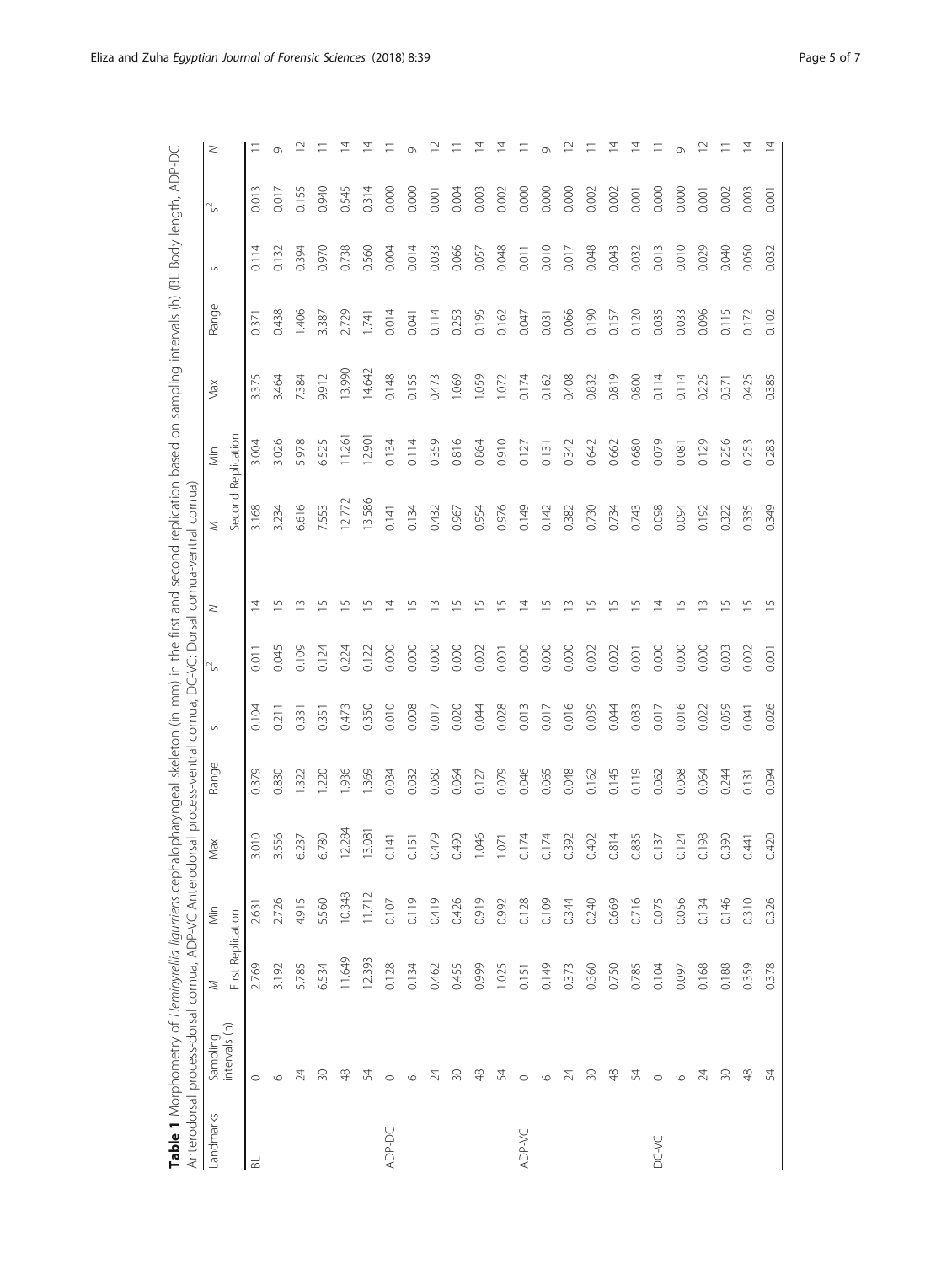<span id="page-5-0"></span>Table 2 Non-parametric correlation analysis using Spearman's rho  $(r)$  correlation coefficient and  $p$  value of relationships between cephalopharyngeal skeleton and body length of H. ligurriens in the first and second replication

|     | Replication Growth Parameters BL |                       |                                     | ADP-DC ADP-VC DC-VC                 |             |
|-----|----------------------------------|-----------------------|-------------------------------------|-------------------------------------|-------------|
| 1st | BL                               |                       |                                     | $r = 0.921$ $r = 0.914$ $r = 0.894$ |             |
|     |                                  |                       |                                     | $p < 0.05$ $p < 0.05$ $p < 0.05$    |             |
|     | ADP-DC                           | $r = 0.921$           |                                     | $r = 0.961$ $r = 0.904$             |             |
|     |                                  | p < 0.05              |                                     | $p < 0.05$ $p < 0.05$               |             |
|     | ADP-VC                           |                       | $r = 0.914$ $r = 0.961$             |                                     | $r = 0.901$ |
|     |                                  | $p < 0.05$ $p < 0.05$ |                                     |                                     | p < 0.05    |
|     | DC-VC                            |                       | $r = 0.894$ $r = 0.904$ $r = 0.901$ |                                     |             |
|     |                                  |                       | $p < 0.05$ $p < 0.05$ $p < 0.05$    |                                     |             |
| 2nd | BL                               |                       |                                     | $r = 0.853$ $r = 0.852$ $r = 0.855$ |             |
|     |                                  |                       |                                     | $p < 0.05$ $p < 0.05$ $p < 0.05$    |             |
|     | ADP-DC                           | $r = 0.853$           |                                     | $r = 0.968$ $r = 0.909$             |             |
|     |                                  | p < 0.05              |                                     | $p < 0.05$ $p < 0.05$               |             |
|     | ADP-VC                           |                       | $r = 0.852$ $r = 0.968$             |                                     | $r = 0.898$ |
|     |                                  | $p < 0.05$ $p < 0.05$ |                                     |                                     | p < 0.05    |
|     | DC-VC                            |                       | $r = 0.855$ $r = 0.909$ $r = 0.898$ |                                     |             |
|     |                                  |                       | $p < 0.05$ $p < 0.05$ $p < 0.05$    |                                     |             |

forensically important larvae could be explored further on its patterns and developmental model.

## Conclusions

These findings demonstrated cephalopharyngeal skeleton as a potential reference to calculate PMI<sub>min</sub> because it proportionally developed with body length. Furthermore, information gathered from this analysis could provide baseline for allometric study or multivariate measurement of size of forensic blow fly larvae as explained in Dyar's rule on the growth of immature arthropods (Klingenberg and Zimmermann [1992;](#page-6-0) Hutchinson et al. 1997). In forensic practice, cephalopharyngeal skeleton growth data could be so useful if the larval body length could not be obtained due to improper handling of specimens intended for  $PMI_{min}$  analysis. Therefore, developmental relationships between cephalopharyngeal skeleton and body length certainly merit further investigation.

#### Abbreviations

ADP: Anterodorsal process; DC: Dorsal cornu; KOH: Potassium hydroxide; PMI<sub>min</sub>: Minimum post mortem interval; VC: Ventral cornu

#### Acknowledgements

The authors would like to thank all laboratory staffs from Forensic Science Program, School of Diagnostic and Applied Health Sciences, Faculty of Health Sciences, Universiti Kebangsaan Malaysia for providing technical support in this research.

#### Funding

This research was funded by the School of Diagnostics and Applied Health Science, Faculty of Health Sciences, Universiti Kebangsaan Malaysia.

Equipment used is this research was partially funded by the second author's Young Researcher's Incentive Scheme (Geran Galakan Penyelidik Muda) GGPM-2014-018.

#### Availability of data and materials

Data is available by request to the corresponding author: rmzuha@ukm.edu.my.

#### Authors' contributions

PE and RMZ conducted the research and organised the structure of the manuscript. Both authors read and approved the final manuscript.

### Authors' information

PE was an undergraduate student and supervised by RMZ, the project leader and a forensic entomology consultant at Universiti Kebangsaan Malaysia (UKM). RMZ is currently attached to UKM Forensics and a researcher at Center for Insect Systematics, UKM.

### Ethics approval and consent to participate

Not applicable.

#### Competing interests

The authors declare that they have no competing interests.

#### Publisher's Note

Springer Nature remains neutral with regard to jurisdictional claims in published maps and institutional affiliations.

Received: 28 November 2017 Accepted: 1 June 2018

#### References

- Adams ZJO, Hall MJR (2003) Methods used for the killing and preservation of blowfly larvae, and their effect on post-mortem larval length. Forensic Sci Int 138:50–61. <https://doi.org/10.1016/j.forsciint.2003.08.010>.
- Amendt J, Campobasso CP, Gaudry E, Reiter C, LeBlanc HN, Hall MJR (2007) Best practice in forensic entomology—standards and guidelines. Int J Legal Med 121:90–104.
- Amendt J, Richards CS, Campobasso CP, Zehner R, Hall MJR (2011) Forensic entomology: applications and limitations. Forensic Sci Med Pathol 7(4):379– 392. [https://doi.org/10.1007/s12024-010-9209-2.](https://doi.org/10.1007/s12024-010-9209-2)
- Bookstein FL (1982) Foundation of morphometrics. Annu Rev Ecol Syst 13:451– 470. <https://doi.org/10.1146/annurev.es.13.110182.002315>.
- Bunchu N, Thaipakdee C, Vitta A, Sanit S, Sukontason K, Sukontason KL (2012) Morphology and developmental rate of the blow fly, Hemipyrellia ligurriens (Diptera: Calliphoridae): forensic entomology applications. J Parasitol Res:1– 10. [https://doi.org/10.1155/2012/371243.](https://doi.org/10.1155/2012/371243)
- Byrd JH, Castner JL (2010) Forensic entomology: the utility of arthropods in legal investigations. CRC Press, Boca Raton.
- Canal NA, Hernandez-Ortiz V, Tigrero Salas JO, Selivon D (2015) Morphometric study of third-instar larvae from five morphotypes of the Anaestrepha fraterculus cryptic species complex (Diptera, Tephritidae). ZooKeys 540:41–59.
- de Carvalho Queiroz MM, de Mello RP, Lima MM (1997) Morphological aspects of the larval instars of Chrysomya albiceps (Diptera, Calliphoridae) reared in the laboratory. Mem Inst Oswaldo Cruz 92(2):187–196.
- Daly HV (1985) Insect morphometrics. Annu Rev Entomol 30:415–438.
- Day DM, Wallman JF (2006) Width as an alternative measurement to length for post-mortem interval estimations using Calliphora augur (Diptera: Calliphoridae) larvae. Forensic Sci Int 159(2–3):158–167. [https://doi.org/10.](https://doi.org/10.1016/j.forsciint.2005.07.009) [1016/j.forsciint.2005.07.009](https://doi.org/10.1016/j.forsciint.2005.07.009).
- Day DM, Wallman JF (2008) Effect of preservative solutions on preservation of Calliphora augur and Lucilia cuprina larvae (Diptera: Calliphoridae) with implications for post-mortem interval estimates. Forensic Sci Int 179(1):1–10. <https://doi.org/10.1016/j.forsciint.2008.04.006>.
- Greenberg B, Kunich JC (2002) Entomology and the law: flies as forensic indicators. Cambridge University Press, Cambridge.
- Heo CC, Latif B, Silahuddin SA, Nazni WA, Omar B (2015) Morphological descriptions on the larvae of Hypopygiopsis fumipennis (Walker, 1856) (Diptera: Calliphoridae). Trop Biomed 32(1):151–159.
- Hutchinson JMC, McNamara JM, Houston AI, Vollrath F (1997) Dyar 's rule and the investment Principle : optimal moulting strategies if feeding rate is size-